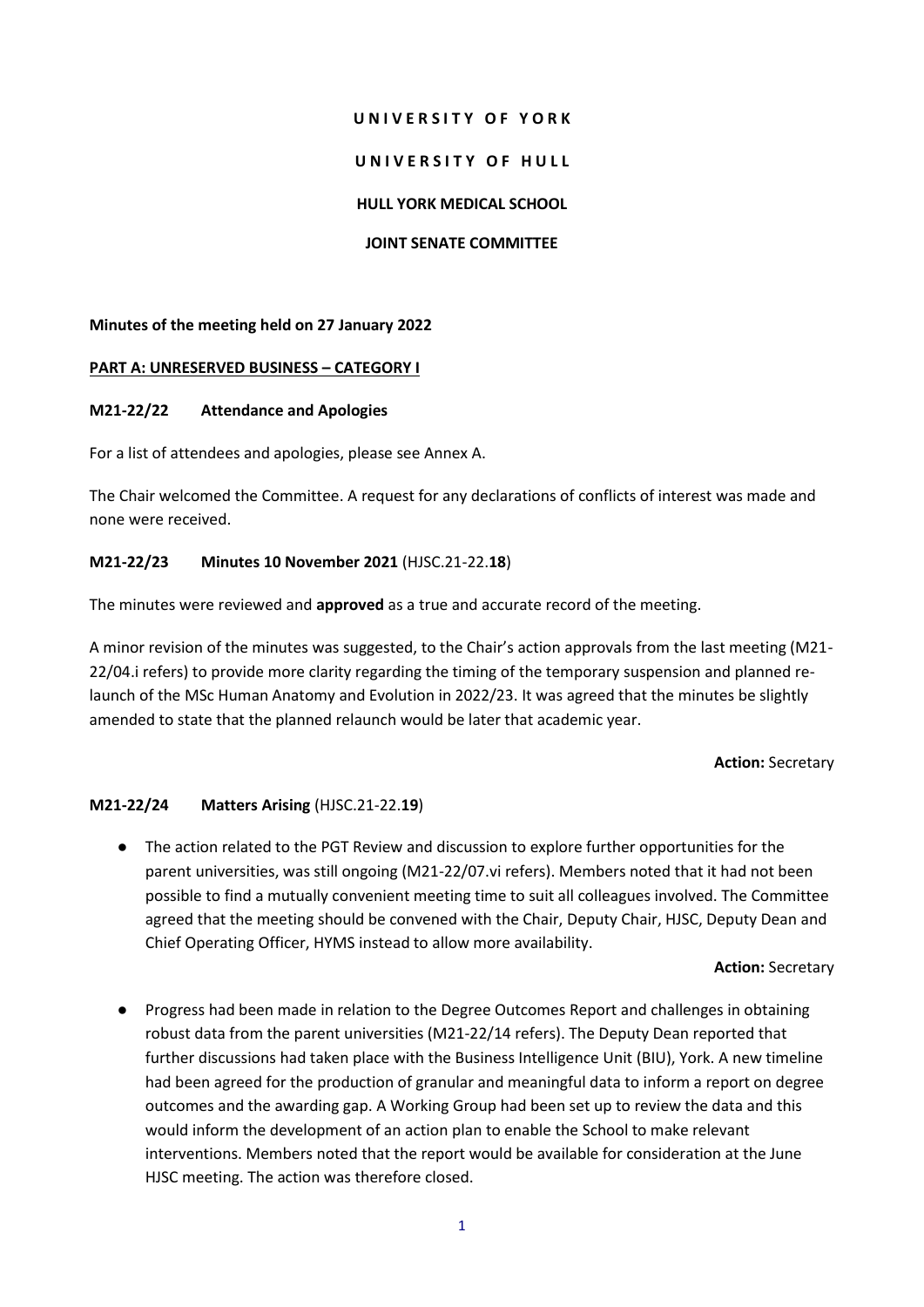● Members noted that all other actions from the last meeting had been dealt with and were closed.

# **M21-22/25 To Receive a Report of Chair's Actions undertaken since the last Meeting**

The Committee noted that there had not been any unreserved Chair's Action approvals to report.

# **M21-22/26 To Receive an Oral Report from the Student Representatives**

- a) The Academic Officer, YUSU was unable to attend and sent their apologies. There was nothing to report.
- b) The Chair of the Student Staff Committee, HYMS was unable to attend and sent their apologies. There was nothing to report.
- c) The President of Education, HUSU was unable to attend and sent their apologies. There was nothing to report.
- d) The VP Academic, GSA reported that the Welcome Back week for students was successful and received positively by students. Several issues have been raised by students, related to the ongoing impact of Covid and the Omicron variant, but these were being resolved. Students had reported that the recent communications and guidance in response to the pandemic had been helpful. GSA have considered in detail the recently announced ballot results from the UCU. On this occasion, they have taken the decision to take a neutral stance on UCU industrial action.

# **M21-22/27 To Receive a Verbal Report from the Dean of HYMS**

The Dean drew the Committee's attention to the following updates:

- i. Covid-19 impacts. The School has continued to deal with the ongoing impact of the pandemic. The majority of students have continued to remain on placement throughout 2021-22, apart from Year 3 and Phase I that had some disruptions in January 2022. The School is currently preparing for the MBBS and Physician Associate Studies written and clinical assessments for the summer period, with consideration to the ongoing risks / challenges of the pandemic and GMC requirements.
- ii. Staff Wellbeing. The School has continued to prioritise supporting staff during the ongoing challenges of the pandemic, to ensure staff and student safety.
- iii. Equality, Diversity and Inclusion (EDI). The Deputy Dean reported that; the EDI Committee is reviewing the Staff and Student Harassment Policy and Equal Opportunities for Students Policy; the Student Pregnant & New Parent Policy is currently being developed; progress has been made in respect to gaining robust degree outcomes data from the parent universities, to enable the School to identify relevant interventions needed (M21-22/24 refers); HYMS Student and Staff Anti-Racism STAR Working Group were continuing to deliver the actions related to the BMA anti-racial harassment charter; the LGBT Charter would be considered at the next EDI Committee meeting.

During the discussion Members **noted**:

● The MB BS Culture, Experience and Safe Working Group are developing an action plan, which aims to benefit all professional placement programmes. They plan to extend the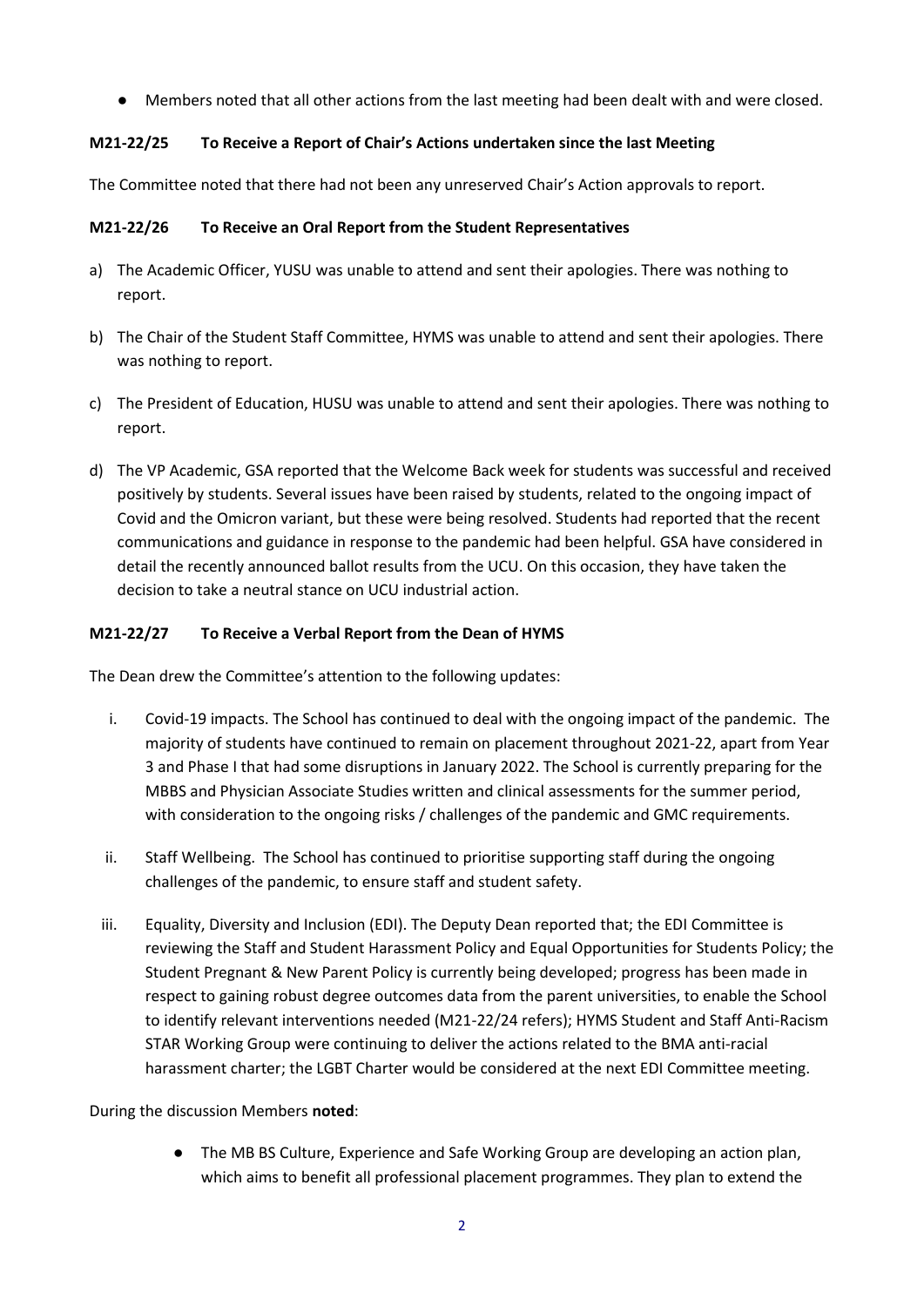culture and safer working initiatives within induction week to be embedded across the whole academic year. A further update will be provided at HJSC later in the year.

## **Action:** Deputy Dean

The Chair welcomed these developments noting that they will bring the School's culture agenda more in line with the parent universities. The Deputy Dean suggested that better engagement with the parent universities would enable the School to be kept further in the loop and report on matters appropriately. The Chair agreed to pass on details of the relevant contact person leading on culture initiatives at York.

# **Action:** Chair

- iv. Systems update. Good progress had been made in the four prioritised areas of work; Open Campus; Assessment and Progression; Curriculum Mapping and Student Support. Work was underway to support the implementation of the GMC Medical Licencing Assessment.
- v. Staffing update. There was a significant number of new posts at the stage of being approved, in recruitment or appointed to, which included HYMS and both Hull and York posts, which reflect the School's ongoing work on their expansion plans. A number of leavers were also highlighted.
- vi. The Dean noted the priorities for the remainder of the academic year, these included; continued support for staff and students during the pandemic; completing the admissions cycle; embedding the new expanded year 3 into Phase II; preparation for and induction of new colleagues; Strategy implementation (including PGT); completion of work on the York research model; implementation of the Hull biomedical science review, if approved.

The Chair thanked the Dean and Deputy Dean for the presentation, praising the School for the number of activities taking place.

# **M21-22/28 To discuss the MBBS and Postgraduate action plans 21/22** (HJSC.21-22.**20**)

# *a) MBBS Action Plan*

The Chair of Board of Studies (CBoS) reported that the current version intended to encompass all ongoing development work and activities taking place in the coming academic year; actions initiated in response to the NSS 2021; other programme quality initiatives; expansion needs; covid impact and curriculum recovery; changes required by the GMC; and those drawn from the Periodic Review action plan. With respect to the latter, these relate to provision of Professional Services support, Placement Capacity and expansion plans, review of induction content and activities and implementation of the GMC, Medical Licencing Assessment.

Actions related to Phase III which included expansion plans for 2023/24 and review of induction content and timing, had been put on hold pending the recruitment of a new Phase III academic lead.

Actions included the implementation of a student conference for Clinical Phase students for summer 2022 (action 6.3), in response to Covid-19. This would incorporate areas impacted by the pandemic and would include career development opportunities. Members noted that the deadline should have been noted as July 2022 rather than 2021, the action plan would be amended to reflect this.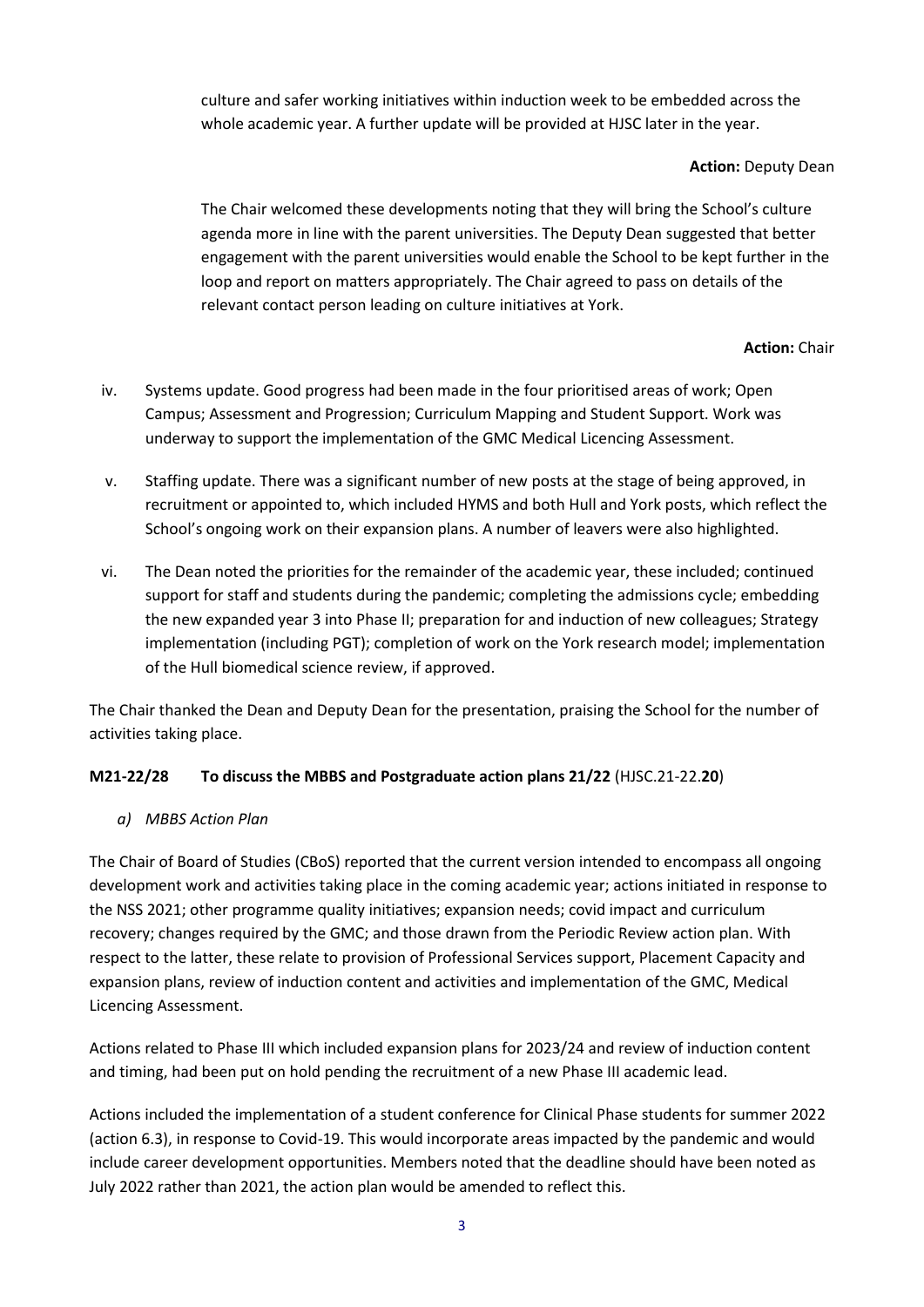# b) *Postgraduate action plan (PGT and PGR)* .

The action plan included Items that were currently being addressed as a priority, however more items may be added and a green-amber-red system would be used to track completion.

Members noted key priorities which included development, approval and implementation of the proposed new PGR training programme and review of the Postgraduate Taught (PGT) portfolio. The aims and scope of the PGT review had been approved by the HYMS Management Board and were in progress.

# **M21-22/29 To consider a proposal to replace the School's Postgraduate Training Scheme (PGTS) with the Postgraduate Researcher Development (PRD) Programme** (HJSC.21-22.**21**)

The Chair of Board of Studies (CBoS) presented the proposal (HJSC.21-22.**21**) to replace the current credit, level 7 module-based PGTS scheme, with a points, experience-based Postgraduate Researcher Development (PRD) programme for introduction in 2022/23 (with the request to also implement retrospectively 2021/22 to allow current students to transfer if they wish). Currently, fullfilling the PGTS requirements is a prerequisite for PhD, MPhil and MSc thesis submission; MD students are not required, but are encouraged to engage with the scheme. The current joint degree awards; the Postgraduate Certificate in Research Training and Postgraduate Diploma in Research Training will be retained, to enable students who wish to undertake and complete credit-based training to be awarded accordingly, but it will no longer be compulsory.

Members noted that the HYMS PGTS is closely tailored to the University of Hull requirements and has been in place since the inception of HYMS PGR degrees in 2009. Since then, the views of training and professional and personal development have evolved significantly for both research staff and students and while the current scheme has experienced updates and changes, a strong support for a substantial revision has emerged within the academic supervisors and PGR students.

The CBoS reported that the proposal had received substantial scrutiny, and student consultation; the new scheme would allow more flexibility and inclusiveness, as well as creating more links with industry. Points will be awarded for a range of training, activities and experiences. Students will have to submit a certain amount of points to be able to submit a thesis. Points will be based around the UKRI concept of ten days per annum. Full implementation of the Scheme would take a year and the School will be required to update all related handbooks and guidance.

During the discussion the following points were made:

- The Associate Dean (TLS), Faculty of Sciences, York queried how the range of training and activities would be monitored to ensure that they maintain the appropriate level 7 academic standards. The Chair of the Postgraduate Programmes Board clarified that the related policies and handbooks would be revised to ensure clear guidance is provided for Supervisors and Thesis Advisory Panels (TAPs). Supervisors will be reviewing the points allocated and there will be further scrutiny at the TAP meeting.
- The proposal highlighted that MD students will be encouraged to engage in development activities, but there will be no mandatory requirement. An evaluation of the support that is needed and feasible by MD students will be revisited in the future. The Chair suggested that it would be useful to understand the timeline for this and if specific activities will be included for the MD students.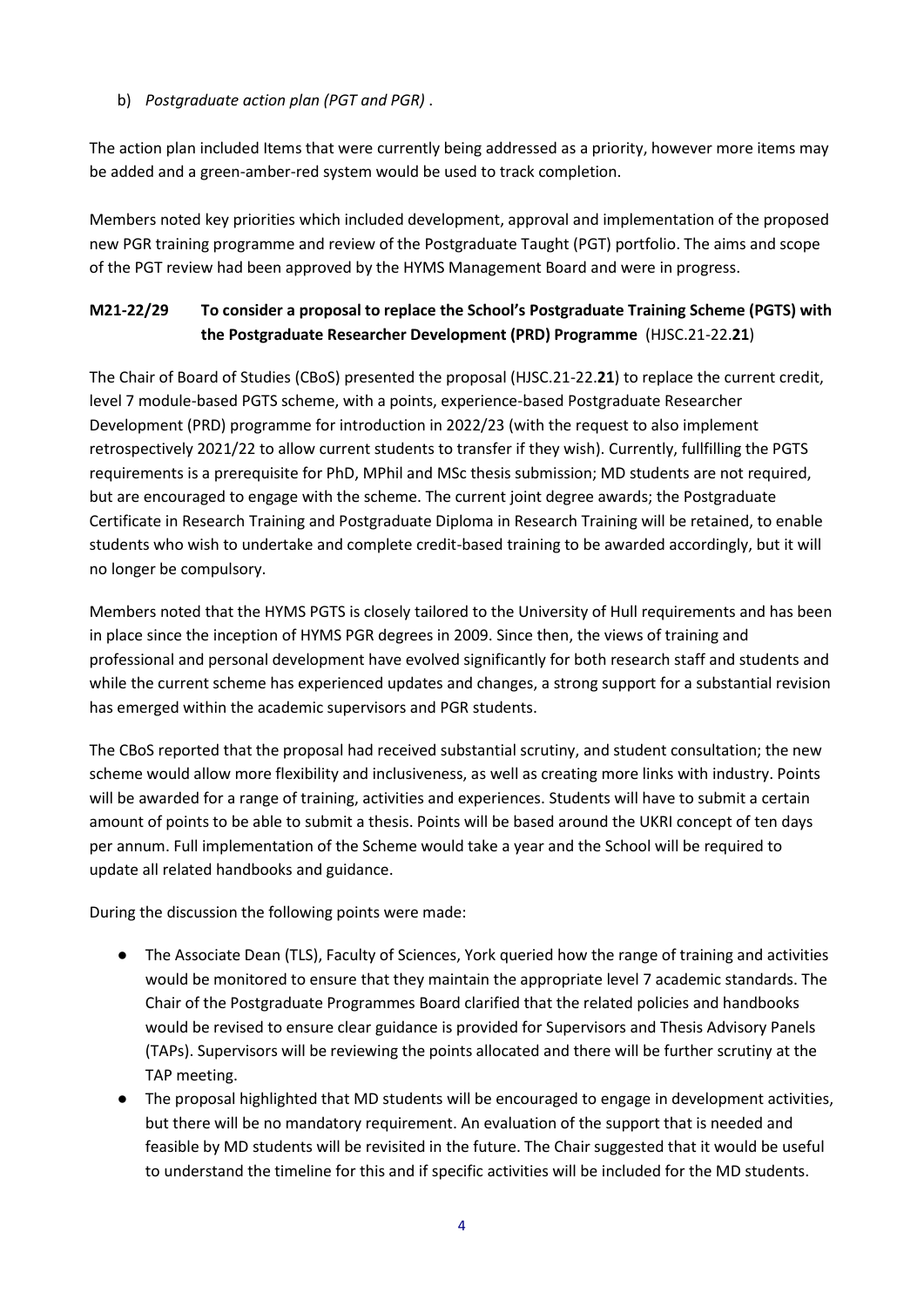The Chair of the Postgraduate Programmes Board agreed to feed this back to the PGR team and noted that the MD review is taking place, and this will also form part of the wider PGR review.

# **Action:** Chair of the Postgraduate Programmes Board

● The Chair of the Postgraduate Programmes Board stated that the PGR team will assess engagement and added value of the programme annually and act upon concerns that are identified. The School will report back on evaluation of the new Scheme in due course.

The Committee **approved** the new Postgraduate Researcher Development Programme for introduction in 2022/23, and **agreed to approve** implementation retrospectively in 2021/22 to allow current students to transfer if they wish.

# **M21-22/30 To consider amendments to the Policy on Mitigating and Exceptional Circumstances Affecting Assessment and Examination** (HJSC.20-21.**22**)

The Chair of Board of Studies (CBoS) presented the proposal (HJSC.20-21.22) and reported that the School needed to amend the Mitigating and Exceptional Circumstances Affecting Assessment and Examination (MEC) policy to better align with the parent universities' policies, which had recently been updated.

Members noted the key policy changes:

- a. To allow for the MEC's to be submitted by a third-party on behalf of a student who has a known MEC and is at risk of missing the deadline;
- b. The requirement for evidence (death certificate) for a bereavement has been removed from the policy;
- c. Students can self-certify for short illnesses 1-5 days before an assessment without evidence from a GP;
- d. Clarification on who can provide medical evidence. This must be from a third-party professional and independent to the student (i.e., no family members or friends);
- e. To remove the confusing statement regarding the ability of the MECC to be challenged by the BoEs. Signposting that the MECC is an independent entity from the BoEs has been added to the wording;
- f. A new e-form has been designed to enable students and staff to submit a form easily and on any device.

The CBoS also noted that the School decided to retain two contingency-related amendments introduced during the pandemic in the updated MEC policy; to keep 'Primary Caring Responsibilities' and 'Key Workers' as circumstances normally supported within MEC claims.

Members were supportive of the changes and during the discussion the following comments and recommendations were made:

1) The updated MEC claim forms will create the ability for MECC to audit claims, analyse data and report back to MECC confidentially. The Committee suggested that this would be useful for providing an overview to HJSC in the future too.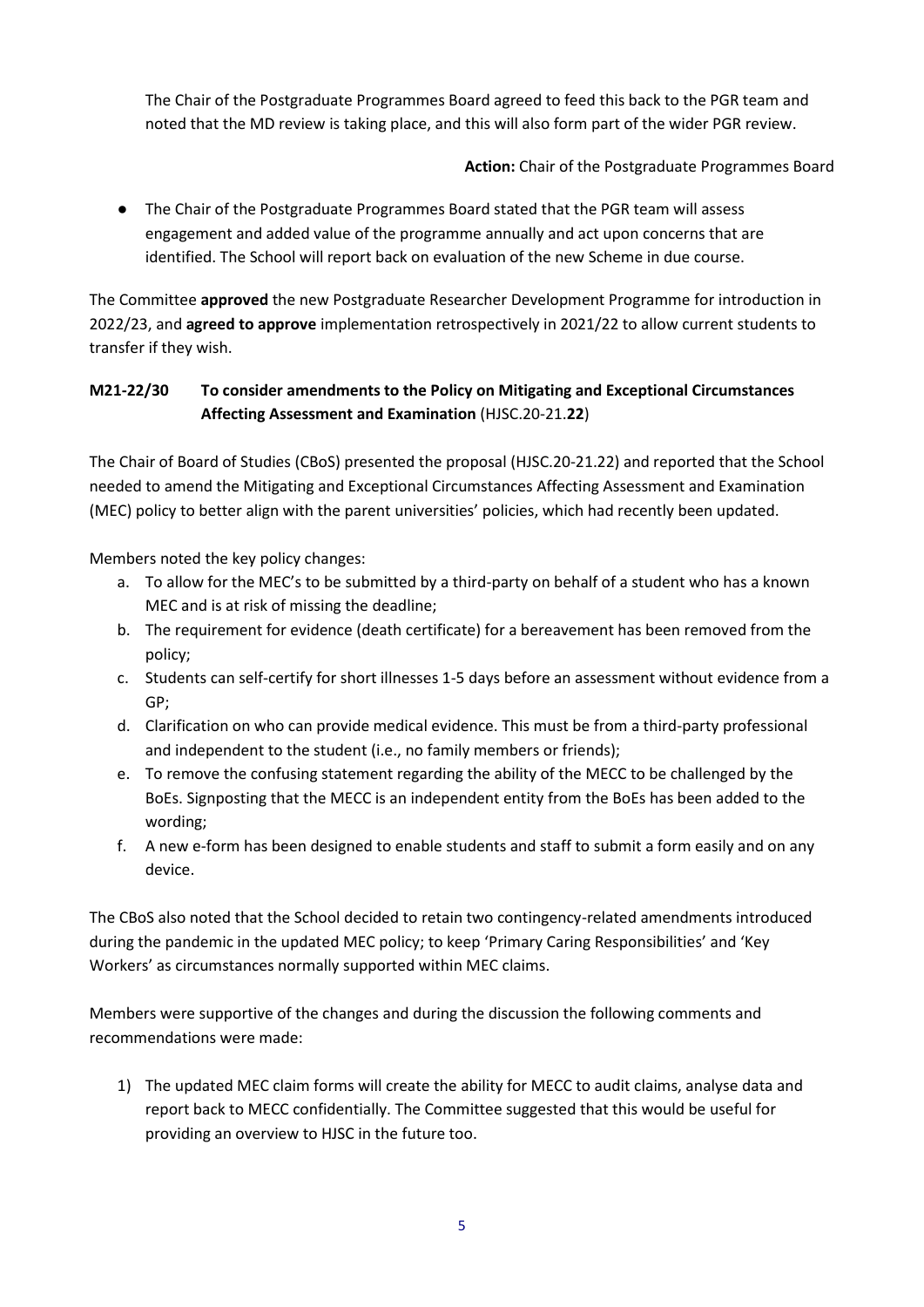- 2) The Student Support section of the Policy signposts students to the Student Unions at York and Hull. Members highlighted that Hull University Student Union (HUSU) has changed its name from HUU and the email contact should also be updated t[o husu-advice-centre@hull.ac.uk.](mailto:husu-advice-centre@hull.ac.uk)
- 3) Members queried a discrepancy in section 2.4.2, of the Policy, which referred to the maximum number of days illness to allow self-certification (5 days) for a hand-in assignment, compared to the maximum number of days allowed for an extension (7 days). Members suggested further clarity be provided within this section as it appeared to be inconsistent if the extension is to compensate for any working time lost.
- 4) The Terms of Reference and Membership of MECC stated that the length of term is normally three years and can be extended to four years, to be approved by the Board of Studies, the wording 'mitigating and exceptional circumstances' appeared to be a typo error and should be removed from the paragraph.
- 5) References to Exceptional Circumstances and Mitigating Circumstances needed to be consistent within the MEC Policy and the Exceptional Circumstances (EC) Claim form.
- 6) Members suggested further transparency be provided in section 5.3 of the Policy, which refers to students seeking an extension to an assignment. The Policy should state that EC claims are approved rather than supported by MECC. Further clarification was needed regarding whether students can submit the EC form and provide evidence later. Currently the Policy states that EC claims should be submitted with supporting evidence, no later than 5 working days of the deadline of the assignment, however the EC claim form states that evidence can be submitted later (within 5 days of submission of the EC Claim form).
- 7) The Academic Quality Manager, Hull had queried whether a student friendly version of the MEC Policy would be produced, suggesting that the current length of full Policy document could be a barrier for students with exceptional circumstances, however the School confirmed that students would be signposted to the relevant sections [3 and 4] of the Policy, that would need to read prior to completion of the EC Claim form.

The Committee **approved** the amendments to the Policy on Mitigating and Exceptional Circumstances Affecting Assessment and Examination, subject to minor amendments [points 2-6 above].

#### **Action:** CBoS/Secretary

# **21-22/31 To receive for information the annual report of the HYMS Ethics Committee submitted to the Ethics Committees of the Universities of Hull and York** (HJSC.21-22**.23**)

The Academic Ethics and Compliance Committee requires an annual return from Chairs of local level ethics committees responsible for considering ethical issues raised by academic activities. The annual return provided a list of activities; projects considered, approved, or rejected. The data suggested that activities had not been affected by the pandemic as the numbers looked similar to previous years, however trend data was not available. Members suggested that it would be useful to receive trend data in the future.

# **M21-22/32 Dates of meetings in 2021/22**

(The Secretary would confirm the format of the meetings in due course)

- Thursday 28th April 2022, 09:30-11:30
- Thursday 30th June 2022, 10:00-12:00